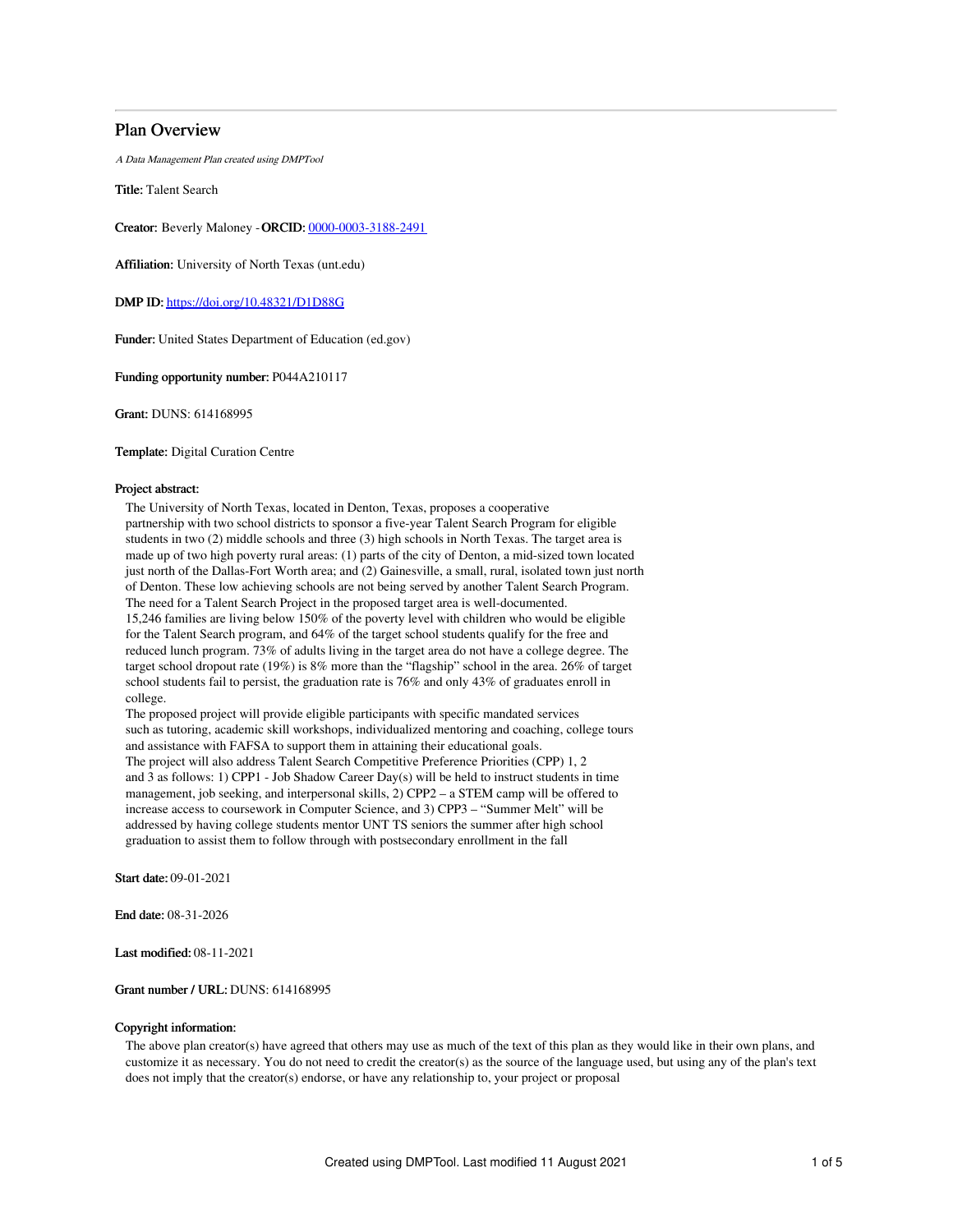## Talent Search

## Data Collection

#### What data will you collect or create?

Student Records Management and Security In accordance with the requirements specified in the Education Department General Administrative Regulations (EDGAR) and Talent Search Program guidelines, the Project Director will maintain and secure accurate records relating to program requirements and performance for a period of three years from the date of submission of the final expenditure report. Participant records will be maintained in paper files and secure electronic database files in the Talent Search Administrative Office. Physical (paper) files will be considered confidential and maintained in secure and locked filing cabinets in the UNT Talent Search Administrative Office as per the guidelines of the Family Educational Rights and Privacy Act (FERPA). Individual participant files will contain the following information and any other data deemed pertinent by the Director: 1. UNT Talent Search Student Application and Needs Assessment 2. Student Eligibility and Income Verification documents University of North Texas (c) Plan of Operation UNT Talent Search Page 42

3. Verification of Eligibility and Selection Form – Rationale for Selection

4. GRADS Individual Education Plans

5. Report Cards/Transcripts and Diploma/Certificate Documents

6. College Acceptance/Verification of Enrollment

All participants' records detailing program services provided will be documented in the project database. The UNT TS Project plans to contract with Lacai Student Contact Management System designed specifically for TRIO programs. The contract will ensure cyber safety and technical support for student electronic files. Lacai uses industry standard 256-bit AES encryption (SSL) supported by all major web browsers to provide a secure connection between staff computers and the Lacai database system server. Student information is also encrypted on the server with 256-bit AES encryption as an extra layer of protection. Servers are behind a firewall and actively monitored for intrusions. From this system, the Project Director will generate rosters, student service reports, contact logs and other data relevant to the delivery of services. Quarterly internal audits will be conducted to ensure accurate delivery and documentation of project services and activities. All UNT TS Staff will be trained on the guidelines stated in the Family

Educational Rights and Privacy Act (FERPA) to protect the privacy of participants' educational records.

#### How will the data be collected or created?

Question not answered.

### Documentation and Metadata

#### What documentation and metadata will accompany the data?

Student Records Management and Security

In accordance with the requirements specified in the Education Department General Administrative Regulations (EDGAR) and Talent Search Program guidelines, the Project Director will maintain and secure accurate records relating to program requirements and performance for a period of three years from the date of submission of the final expenditure report. Participant records will be maintained in paper files and secure electronic database files in the Talent Search Administrative Office. Physical (paper) files will be considered confidential and maintained in secure and locked filing cabinets in the UNT Talent Search Administrative Office as per the guidelines of the Family Educational Rights and Privacy Act (FERPA). Individual participant files will contain the following information and any other data deemed pertinent by the Director: 1. UNT Talent Search Student Application and Needs Assessment 2. Student Eligibility and Income Verification documents University of North Texas (c) Plan of Operation UNT Talent Search Page 42 3. Verification of Eligibility and Selection Form – Rationale for Selection 4. GRADS Individual Education Plans 5. Report Cards/Transcripts and Diploma/Certificate Documents 6. College Acceptance/Verification of Enrollment All participants' records detailing program services provided will be documented in the project database. The UNT TS Project plans to contract with Lacai Student Contact

Management System designed specifically for TRIO programs. The contract will ensure cyber safety and technical support for student electronic files. Lacai uses industry standard 256-bit AES encryption (SSL) supported by all major web browsers to provide a secure connection between staff computers and the Lacai database system server. Student information is also encrypted on the server with 256-bit AES encryption as an extra layer of protection. Servers are behind a firewall and actively monitored for intrusions. From this system, the Project Director will generate rosters, student service reports, contact logs and other data relevant to the delivery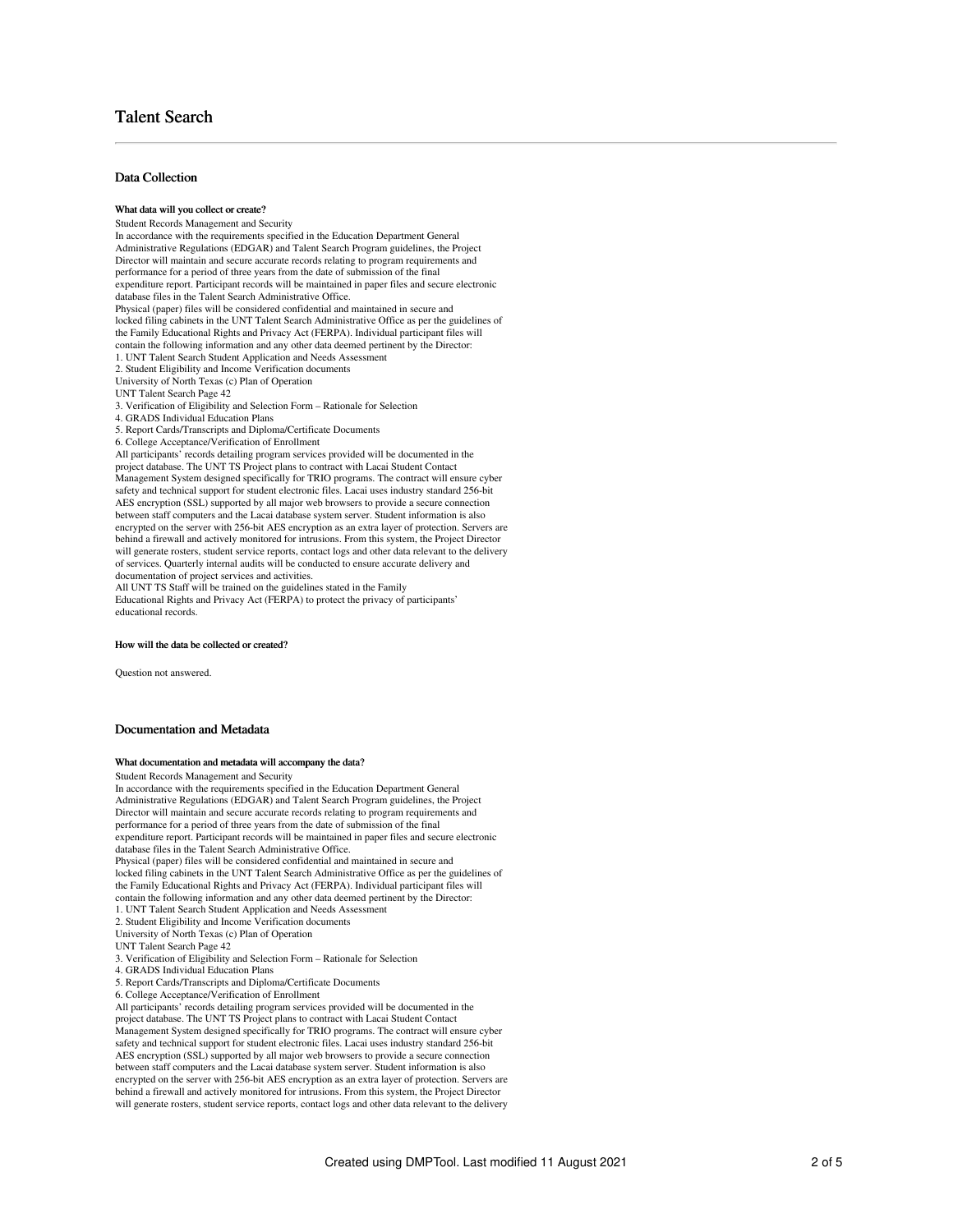of services. Quarterly internal audits will be conducted to ensure accurate delivery and documentation of project services and activities. All UNT TS Staff will be trained on the guidelines stated in the Family Educational Rights and Privacy Act (FERPA) to protect the privacy of participants' educational records.

### Ethics and Legal Compliance

#### How will you manage any ethical issues?

All matters pertaining to Talent Search student data will be managed by all staff members complying with UNT Code of Ethics as well as all ED regulations and legislature pertaining to this topic.

#### How will you manage copyright and Intellectual Property Rights (IP/IPR) issues?

Question not answered.

### Storage and Backup

## How will the data be stored and backed up during the research?

All participants' records detailing program services provided will be documented in the project database. The UNT TS Project plans to contract with Lacai Student Contact Management System designed specifically for TRIO programs. The contract will ensure cyber safety and technical support for student electronic files. Lacai uses industry standard 256-bit AES encryption (SSL) supported by all major web browsers to provide a secure connection between staff computers and the Lacai database system server. Student information is also encrypted on the server with 256-bit AES encryption as an extra layer of protection. Servers are behind a firewall and actively monitored for intrusions. From this system, the Project Director will generate rosters, student service reports, contact logs and other data relevant to the delivery of services. Quarterly internal audits will be conducted to ensure accurate delivery and documentation of project services and activities. All UNT TS Staff will be trained on the guidelines stated in the Family Educational Rights and Privacy Act (FERPA) to protect the privacy of participants' educational records.

#### How will you manage access and security?

Question not answered.

## Selection and Preservation

Which data are of long-term value and should be retained, shared, and/or preserved? None.

#### What is the long-term preservation plan for the dataset?

Question not answered.

### Data Sharing

#### How will you share the data?

Data will not be shared with any entity who does not have an educational purpose for the information. Data will be shared, only if needed, with the Denton ISD and the Gainesville ISD school district administrators. Data will be shared in a FERPA approved manner.

#### Are any restrictions on data sharing required?

Question not answered.

### Responsibilities and Resources

Who will be responsible for data management?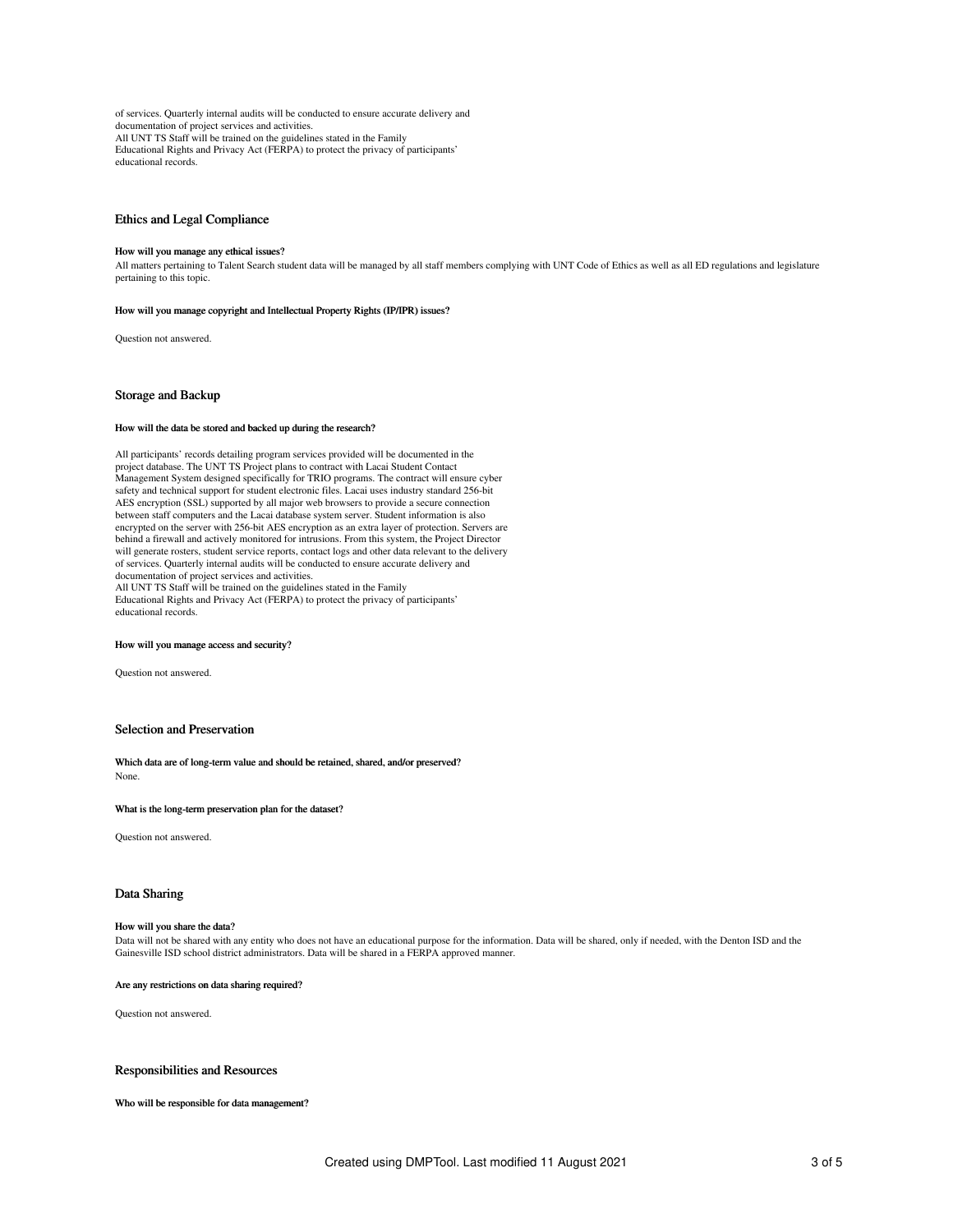Talent Search staff and Talent Search Director

## What resources will you require to deliver your plan?

Question not answered.